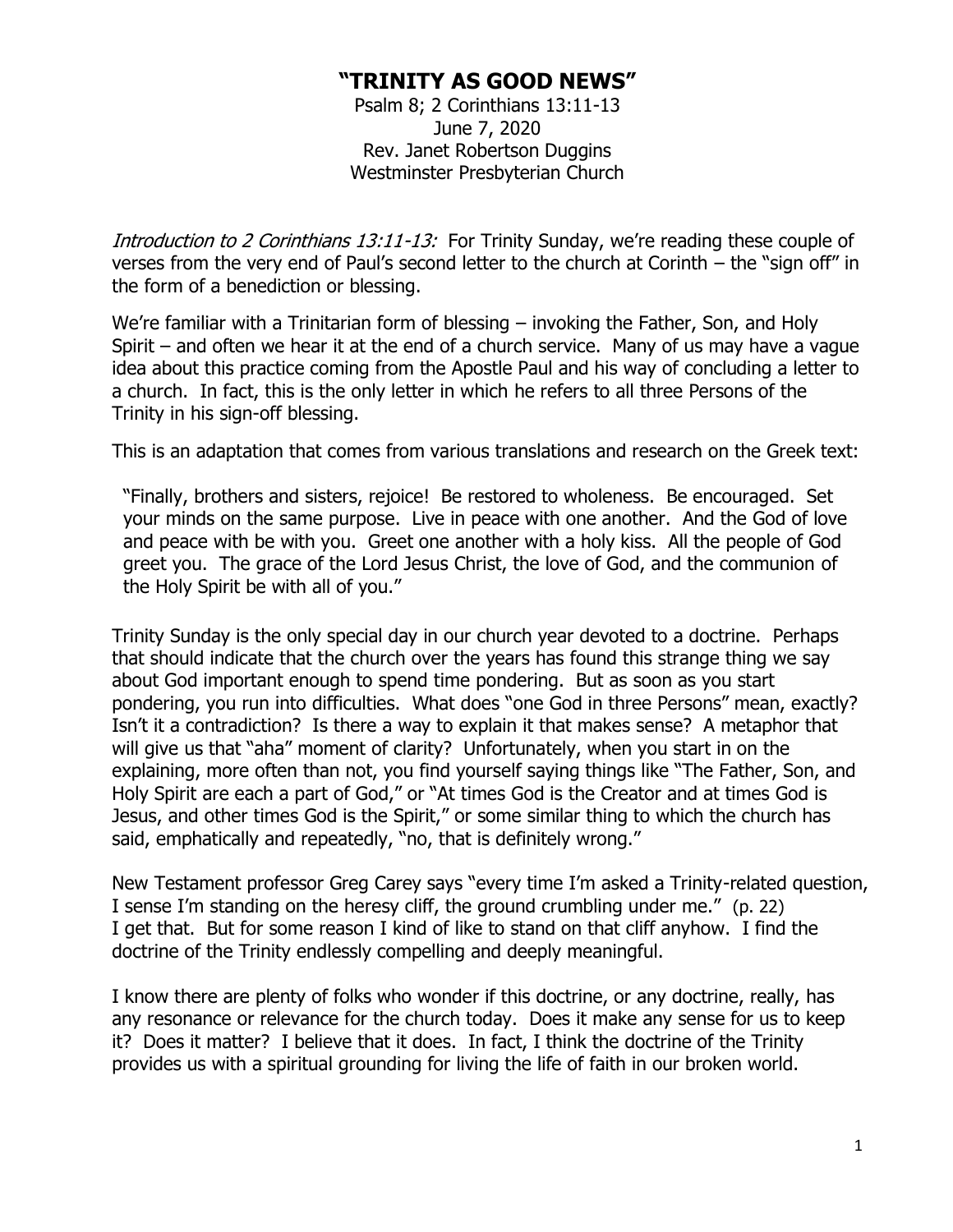Sometimes it's treated as an irrational, contradictory dogma that exists only as a kind of faith test: can you somehow force yourself to believe this unbelievable thing to prove that you really have faith? That's not what this is for. The point of any doctrine is to teach us, to invite us to think about big things, and to help us shape faithful lives. How we see God is important because that has a tremendous impact on how we see the world, and one another, and our calling as people of faith.

But how to talk about something so abstract and strange?

I've usually thought about this way of seeing and speaking about God as an invitation into two separate truths about God.

The first is that God is Mystery – beyond the limits of our understanding, our words, our categories, our images. God reveals God's self to us in an immensity of love, holiness, beauty, and creative power, but is not fully available to our scrutiny, not answerable to us. The doctrine of the Trinity invites us to walk around in, explore, to dwell inside the mystery of God.

The second is that God's very nature is Relationship. This means that we, who are made "in the image of God," as Genesis tells us, are also made for relationship, connection, and community.

Mystery and Relationship.

But now I'm thinking that those are not after all two separate ideas about God, but part of the same idea. Relationship is part of the mystery. To affirm the Trinity is to acknowledge "the relationality at the heart of the divine Mystery. (Carey, p.22)

The Trinity does not provide a complete and unabridged biography of God. It doesn't unpack the exact way the Creator, the Christ, and the Spirit relate to one another, or define precisely when and how each acts in the world.

You may have noticed that, in his blessing to the Corinthians, Paul "makes no attempt to sort out the relations between God's love, Christ's grace, and the Holy Spirit's fellowship." (Cooper, p. 43) The creeds of the church don't, either. What they do is simply tell a story.

The doctrine of the Trinity affirms the whole of the gospel story:

God created a world and called a people,

Blessed and healed in Jesus,

and empowers the church through the Holy Spirit.

And the seemingly separate pieces of this story are actually a whole. One story. One God. The same God.

This is the one and the same story that we are privileged to be part of.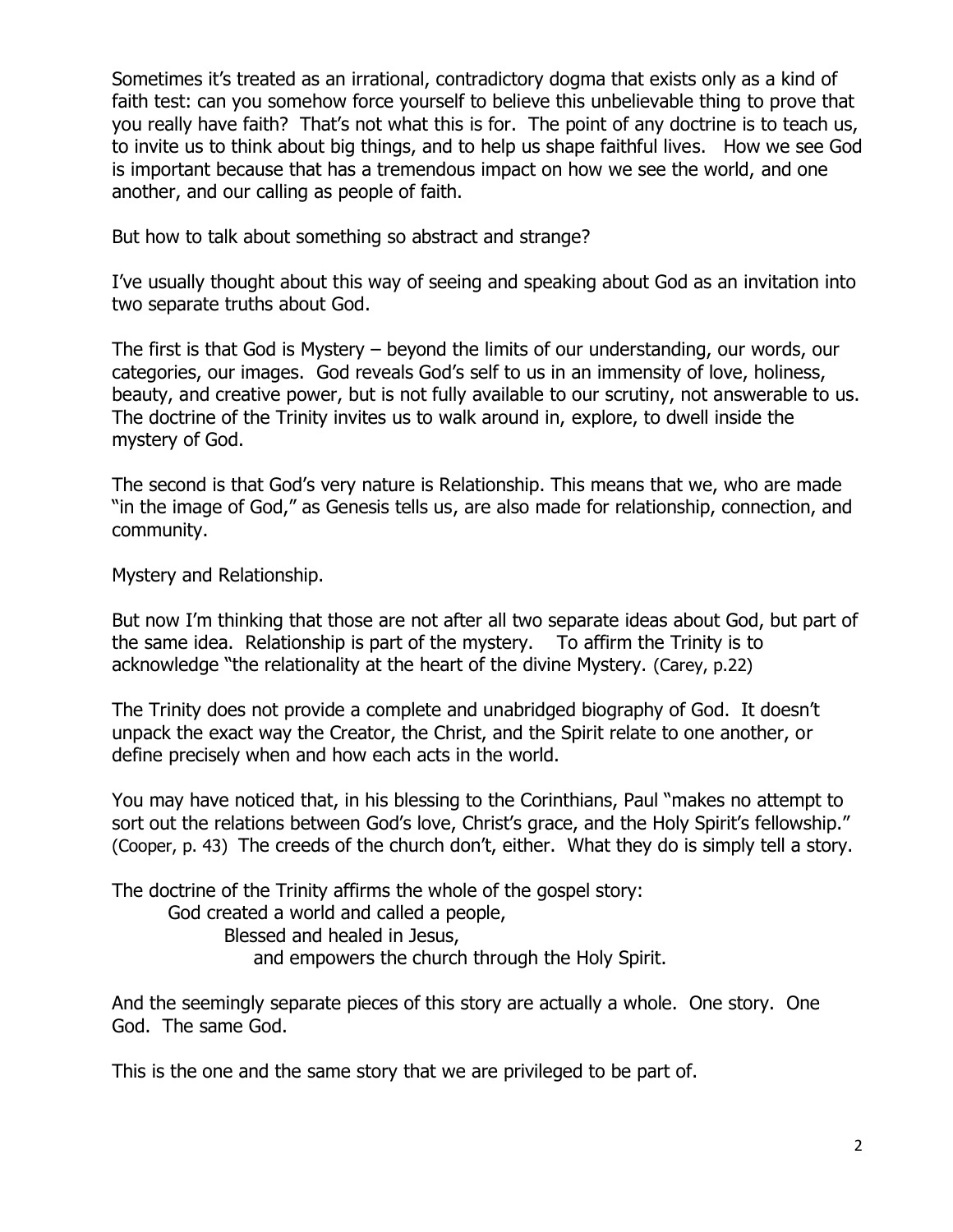And that's a mystery in and of itself. In fact, that's the mystery Psalm 8 is all about. When we read that Psalm, we marvel along with the psalmist that "the creator of a spectacular cosmos" would also care about "relating intimately to humankind." (Carey, p. 22)

"What are human beings that you are mindful of them?" the Psalmist says to God.

Indeed. I hear that, and I wonder, too Why on earth would God want to be bothered with us? We look around us, and it's really hard sometimes to see why God doesn't throw in the towel. I would.

But I'm not God. And I guess that's the whole point.

I can't understand the mystery of God's apparently unshakeable intention to maintain relationship with us. I really find it hard to see the potential God seems to see in us human beings – when I see how we keep doing the same stupid stuff over and over, close our ears to truth, refuse to repent of the sin of racism, cling to an unsustainable way of life, prioritize "the economy" over everything including human lives.

But *God* sees us as capable of beauty and honor, of relationships that are just and compassionate, of responsible care for the earth and its creatures, of wise leadership and faithful service, of community and creativity, of true worship, of being a blessing in the world.

If any of that is true, or could be true, it can only be because this is what God has always envisioned for us, which is more of less what it means that we are made in the image of God, isn't it? And maybe that image of God might yet be uncovered and made to flourish in us.

Professor Carey writes that "the key to proclaiming the Trinity … is to remember that it is good news." (p.22) And the only news that is really good news, really worth telling, is news that means something in our lives. Not necessarily news that makes us happy, but news that we need.

This is where the doctrine of the Trinity get really relevant – maybe too relevant for some of us. But I believe it is relevant for us *right now*, in this time

The God who is One but more-than-one, in whose image we are made is calling us to be people who look beyond our individuality to community, who are as concerned about our responsibilities as our rights, who see that every person's death is tragic, who understand that we are not free until we are all free.

The same God who put words about justice into the mouth of the prophet Amos, and touched sick people with Jesus' caring hands, and gave courage to the Christian living in the violent "peace" of the Roman empire is the same God who is still calling us to live not only relational, connected lives, but whole lives.